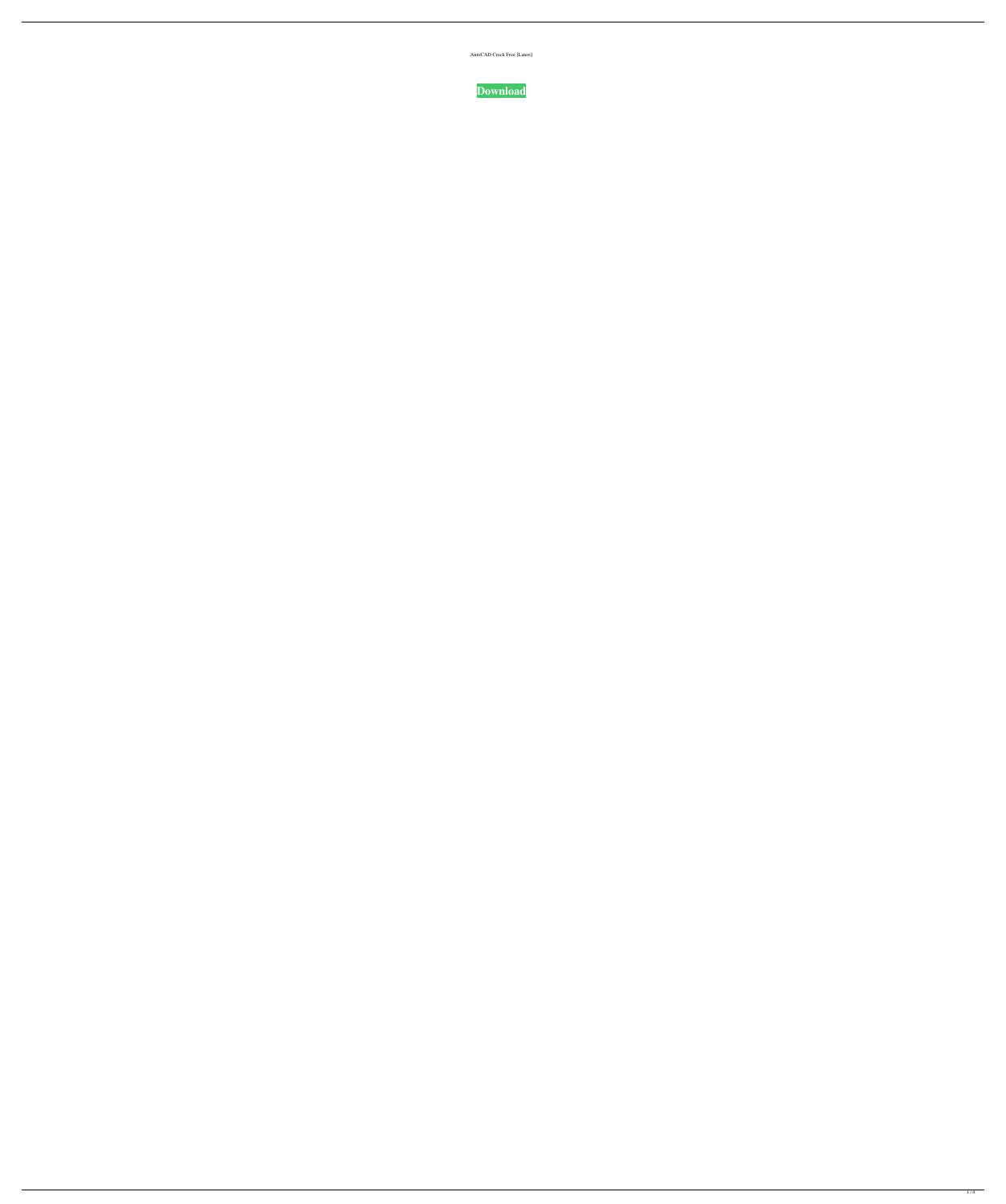Original AutoCAD Free Download V.1.0: 1982 AutoCAD Crack Mac V.2.0 was released in 1988, and renamed AutoCAD For Windows 10 Crack by 1990. It is the predecessor of AutoCAD Activation Code 2010. AutoCAD 2022 Crack 2000, which was released in 1999, is the predecessor of AutoCAD LT. AutoCAD 2008, which was released in 2007, is the predecessor of AutoCAD LT 2008. AutoCAD LT (formerly ACDSee) is a lowcost version of AutoCAD. AutoCAD is used to create and edit 2D and 3D drawings. In 2011, Autodesk introduced an updated version of AutoCAD called AutoCAD LT 2011. This new version introduced new features, such as faster rendering and improved modeling tools. AutoCAD LT 2011 was introduced as part of AutoCAD LT 2011 Premium. In 2012, Autodesk added AutoCAD LT 2012, which focused on improving drawing productivity and compatibility. AutoCAD 2010 introduced the ability to share projects with other users or organizations using the cloud-based drawing service Share and Collaborate, which was added in 2011. In 2013, the cloud component was discontinued. In 2013, Autodesk released AutoCAD LT 2013, which, among other things, introduced the addition of a revised command-line interface (CLI). In 2014, AutoCAD LT 2013 was made available to users as part of AutoCAD LT 2014. Autodesk also released AutoCAD LT 2015 in 2014. In 2014, AutoCAD LT 2014 was renamed to AutoCAD LT 2015. AutoCAD LT 2016 was released in early 2015. In July 2015, Autodesk released the next version of AutoCAD, AutoCAD LT 2016. AutoCAD 2013 introduced AutoCAD Standard, a cloud-based service that allows users to access the AutoCAD program remotely from any PC, Mac, tablet, or smartphone. AutoCAD Standard is free and offered as a trial. AutoCAD 2013 also introduced AutoCAD Hint, a cloud-based project collaboration tool that lets users easily share information about their work. AutoCAD Hint is not free and requires a subscription to the cloud-based service. Autodesk also introduced AutoCAD 360, a new cloud-based service for collaboration and collaboration services that allowed users to share, publish, and annotate data on the web, as well as view the web

More recent 3D modeling and animation tools include the 3D Warehouse which enables users to search for and purchase 3D models of people, places, or products. Several Autodesk applications also support animation including, Autodesk Animator, Autodesk Director, Autodesk Smoke and Flame, Autodesk Fusion 360, Autodesk 3D Warehouse, Autodesk Anywhere and Autodesk Studio 3D (now discontinued). Subscription AutoCAD offers a subscription version of the product to its customers. The subscription period can be annual, monthly, or even yearly. The annual subscription is particularly popular amongst architectural and MEP (mechanical, electrical, and plumbing) professions, as well as new users. The annual subscription is normally priced around \$1,500, with a single year's subscription typically lasting for one year. The monthly subscription is a viable alternative to the annual plan and normally begins at the lower price of \$2,750 and the yearly price. While there are a number of schools offering AutoCAD training and certification classes and full AutoCAD courses, there are also individual Autodesk dealers who offer AutoCAD classes and AutoCAD course training. Features AutoCAD allows creation and modification of 2D (2D) and 3D drawings (3D), and offers the functionality of a drafting program. AutoCAD is used extensively in architecture, civil engineering, mechanical engineering, manufacturing, land surveying, construction, and other fields. The user interface is organized into windows and views. For example, the 2D drawing canvas is divided into smaller windows for tools, measurement, annotation, and other features. When the drawing is opened from the database, the main drawing window is displayed on screen. The "preview" window (or the drawing area) is shown in a smaller size on screen when the drawing is opened. The "preview" window is scaled to fit the full drawing area when the drawing is opened. The AutoCAD 2D workspace is a horizontal axis; the 2D drawing screen is on the left-hand side and the annotation window on the right-hand side. Annotations can be in 2D text, lines, circles, rectangles, and other shapes. These are visible in the drawing preview window and can be moved, deleted, and resized in the drawing window. It is possible to select or clear the background in either the drawing window or preview window. The drawing in 2D can be a1d647c40b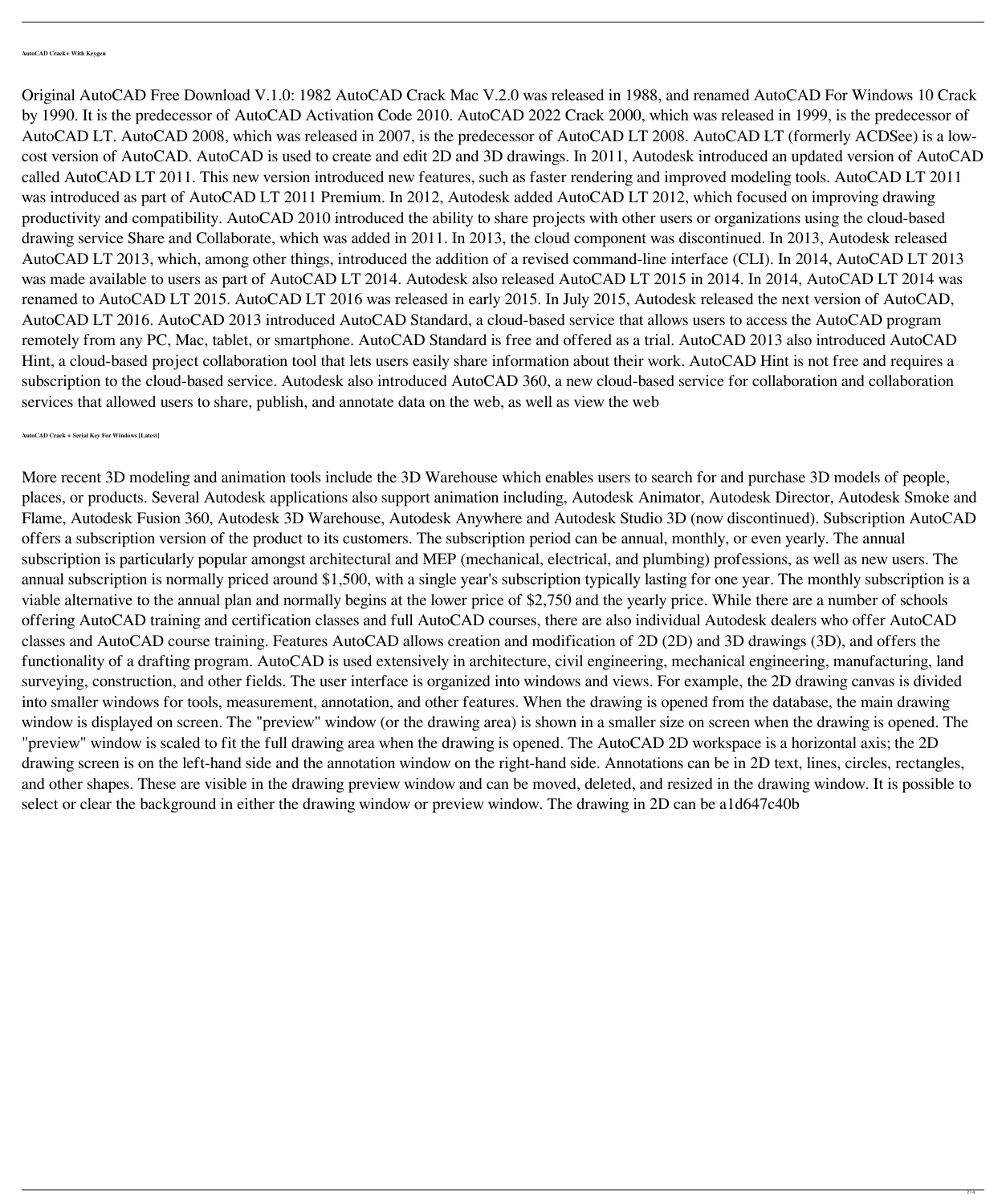Install Autodesk Inventor and activate it. After you click on any of the above programs. You will see the "autodesk studio"-program will ask you to log into your autodesk account. If you have no autodesk account, you will be able to choose "register as a new user" and save a registration code in the program. The Story of Charlie The Story of Charlie (also known as The Story of Charlie's Father) is a 1935 American comedy film directed by William A. Seiter and starring Max Terhune, Irene Hervey and Sally Eilers. The screenplay concerns a young man who is a great admirer of Charles Dickens and uses the pen name "Charlie". Cast Max Terhune as Charlie Sherman Irene Hervey as Joan Peyton Sally Eilers as Ellie Peyton Will Walling as Gus Peyton Phil Dunham as Smith Lucien Littlefield as Rogers Sidney Blackmer as Judge Robert Milasch as Meakley Charles C. Wilson as Blake Eddie Bartlett as Headwaiter Mildred Demuth as Nurse Harry Bowen as Reporter Virginia Chilcott as Wife of Gus Thomas Carter as Garage Attendant Fred Griffith as Peacock Edward Gargan as Stage Manager Ernest Wood as Butler Bert Lindley as Morgan Fred F. Sears as Prince Walter Woolf King as Town Sergeant James Pitzoff as Judge's Clerk Leo T. McCarthy as Headwaiter's Assistant Libby Taylor as Maid References Bibliography Michael L. Maslin. The Impact of Sound: A History and Cultural Historiography. Routledge, 2001. External links Category:1935 films Category:1930s comedy films Category:English-language films Category:American films Category:American comedy films Category:Films directed by William A. Seiter Category:Warner Bros. films Category:American black-and-white filmsTim Burton's Alice in Wonderland It is my assertion that Tim Burton is the most talented director working in the film business today, bar none. With just a few exceptions, no one does what he does better than he does. His films are not only visually exciting, they are intellectually

## **What's New in the AutoCAD?**

"Comment on Draft": Turn comments and feedback into a real-time change set. Comments you send to other users will now automatically reflect in your drawings. (video: 1:54 min.) Dimension Styles: The new Dim Style dialog box enables you to save complex dimensions, such as floor-toceiling measurements. (video: 1:47 min.) Dimension Object Management: The new Dimension Object Management dialog box enables you to quickly create a complex dimension or a collection of complex dimensions. (video: 1:50 min.) Revolve and Bridge Coordinates: Revolve lines and planes to suit your needs. Change the location of the viewbox, as well as the angle of the viewbox. (video: 1:48 min.) Revolve menu: Use the Revolve menu to draw and change revolving surfaces. (video: 1:45 min.) Selecting Polylines and Closed Paths: Use the Select menu to select a range of polylines or closed paths, as well as text. You can select shapes such as text, block arrows, groups, blocks, lines, and closed paths. (video: 1:48 min.) Guide: Use the newly added Guide line tool to add a guide along a dimension for fine-tuning. (video: 1:47 min.) Guide box: Use the Guide box to make guides visible or invisible and specify the placement of the guide. (video: 1:46 min.) Multiple Guides: Use the new Multiple Guides dialog box to specify multiple guides at the same time. (video: 1:48 min.) Style Interaction: Drawing with Style Interaction in AutoCAD 2023 enables you to create your own custom dimension style by changing the appearance of objects and groups of objects. (video: 2:03 min.) Outlining Borders: The new Outline Borders feature lets you choose a drawing object and its border, and create a new border based on the selection. (video: 1:58 min.) Context-sensitive Help: Use the new "Show Context-sensitive Help" option, located in the Help menu, to display a context-sensitive Help dialog box in the Help window. (video: 1:59 min.) Content-aware selection: Selecting